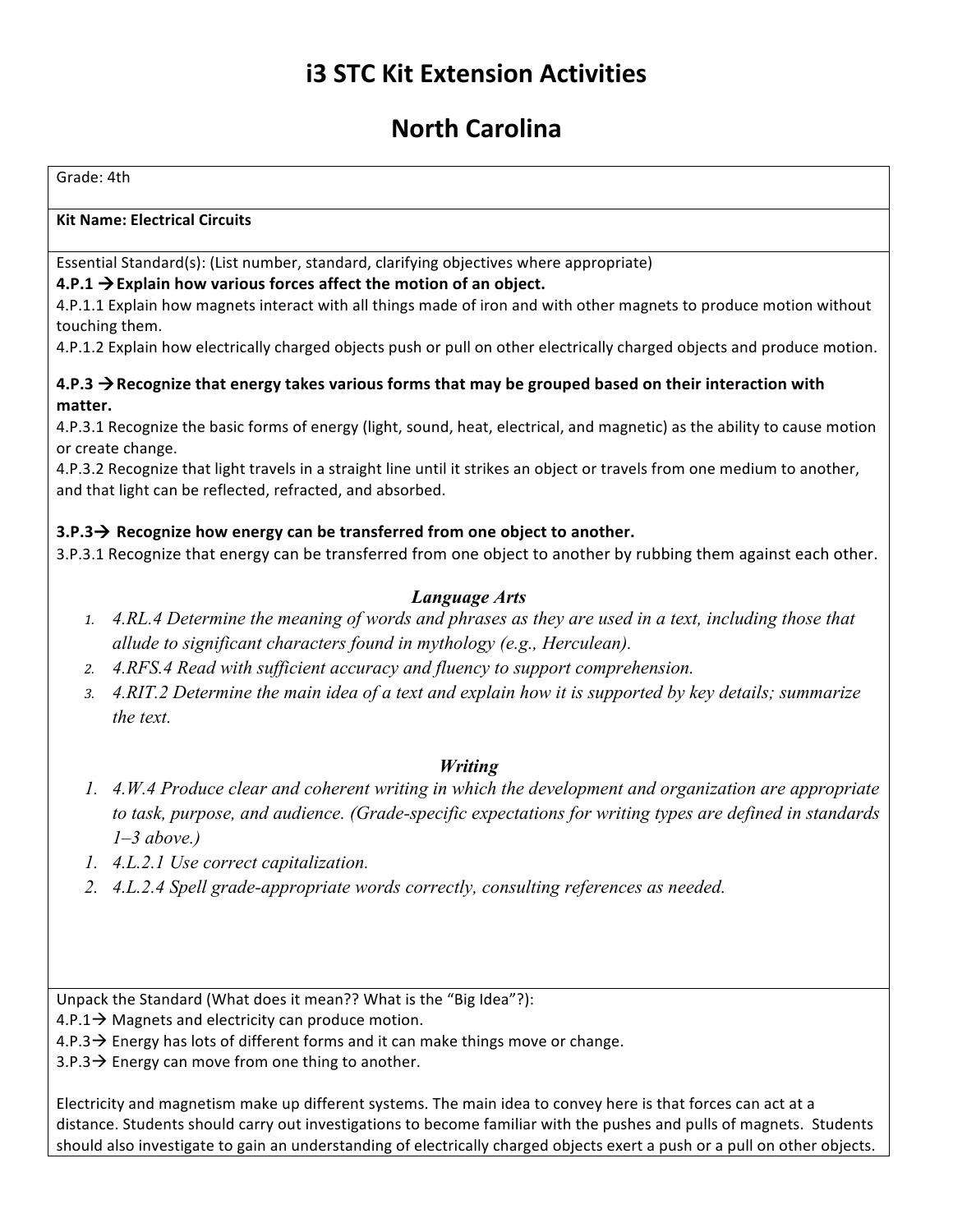Electricity is also related to other systems such as magnetism and weather.

What is the Engaging (will get the student interesting) Essential Question that the students will be trying to answer as a result of this Extension? What are the different types of energy? What do they do?

Which activities in the kit touch on the Standard(s) and how can they be adjusted to better address the Standard(s)? \* In the kit, lesson 8 (Making a Filament) fits under Sub-concept 3: Electricity flowing through a circuit may produce heat and light. This extension activity could be placed there, but it doesn't flow smoothly. It would fit better at the end of the unit as a culminating activity showing what electrical energy compared to other types of energy can do.

Kit Activity (Lesson 8 or end of kit) | Extension Suggestions (See lesson below.)

\*Before the lesson, have the students put together mini-booklets for copying down their observations. Students title the outside, "My Energy Observation Booklet".

VOCABULARY: Attract - when two objects are pulled together

Circuit - a complete path that electricity can move through

Closed circuit - a clear and complete path that electricity can flow through

Conductor - a material through which heat or electricity flows easily

Current electricity - a moving electrical charge

Discharge - when a buildup of electrical charge empties into something

D-cell - a battery that changes chemical energy into electrical energy

Electrical charge - the positive or negative property of particles

Electricity - the energy caused by the flow electrical charges

Electromagnet - a temporary magnet created when current flows through wire wrapped in coils

Force  $-$  a push or pull by one object to move another

Grounded – when an electrical charge that flows into the ground, or surface of the earth

Insulator  $-$  a material through which heat or electricity does not flow very well

Lightning  $-a$  discharge of static electricity from a thundercloud

Magnetic field  $-$  a region of magnetic force around a magnet

Open  $circ$ ircuit – a broken or incomplete path that electricity cannot flow through

Parallel circuit – a circuit in which each electrical device is independently connected to the electrical source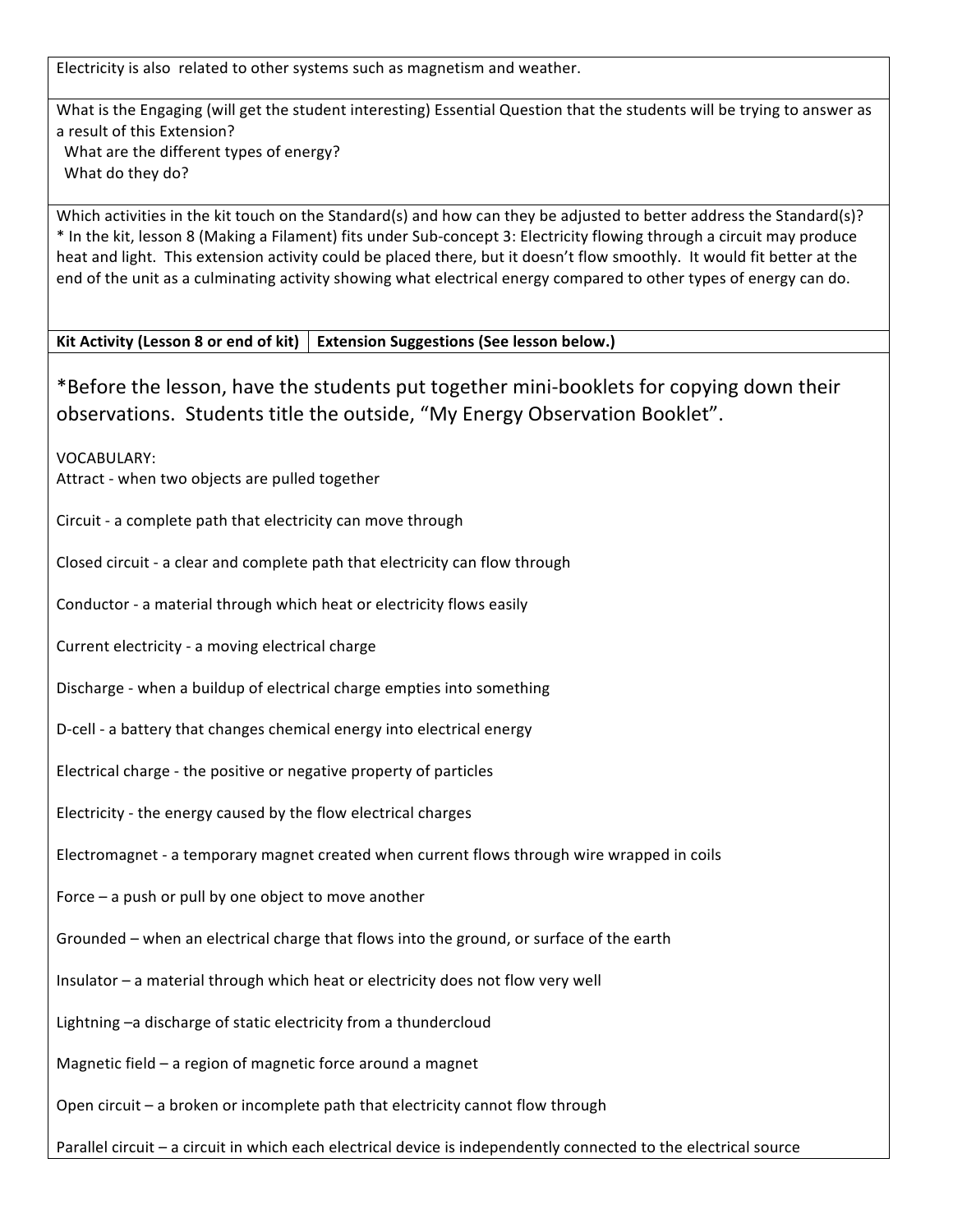Resistor – property of a material through which electricity has difficulty flowing

Series circuit  $-$  a circuit in which the current must flow through each electrical device in order to complete the circuit

Static electricity  $-$  a build up of an electrical charge

Switch  $-$  a device that can open or close a an electrical circuit

# Teacher prep for stations:

| <b>Station</b>           | <b>Description</b>                                                                                                                                                                                                                                                                                                                                                                                     |
|--------------------------|--------------------------------------------------------------------------------------------------------------------------------------------------------------------------------------------------------------------------------------------------------------------------------------------------------------------------------------------------------------------------------------------------------|
| <b>Electrical Energy</b> | Have materials for a circuit at this center. This circuit will include a<br>small motor and a plastic disc that will rotate. Students will make<br>observations about what happens with the motor and disc once the<br>circuit is completed.                                                                                                                                                           |
| <b>Magnetic Energy</b>   | At this center, set up plastic wand magnets at a table, along with<br>$\bullet$<br>miscellaneous magnetic/non-magnetic objects. Students will make<br>observations about magnetic/non-magnetic objects, and the pulling<br>movement that can take place when the magnet is placed under the<br>table.                                                                                                  |
| <b>Energy Transfer</b>   | At this center, have several balloons blown up. Students should rub a<br>$\bullet$<br>balloon on their head and records what happens when they hold it<br>near their hair. They should also record what happens when they<br>touch it to the wall. They can test it with other things as well.                                                                                                         |
| <b>Heat Energy</b>       | Have enough ice cubes (or Hershey's Kisses) for each student, each<br>$\bullet$<br>placed inside an individual baggie. (Store these in a cooler or<br>lunchbox.) Students will race to determine who can melt their ice cube<br>or chocolate the fastest. Students will make observations on which<br>method was the fastest, as well as the number of minutes/seconds it<br>takes to melt the object. |
| Sound Energy             | At this center, place miscellaneous items inside paper towel rolls,<br>$\bullet$<br>wrapped in wrapping paper or the paper from a paper bag. Students<br>will shake the tubes, trying to make educated guesses as to which<br>items are in which tube. (Number the tubes beforehand-giving a key<br>for the kids to check their answers at the end.)                                                   |
| Light Energy             | At this center, provide students with a flashlight and a variety of shiny<br>$\bullet$<br>objects, opaque objects, and clear objects. Include a mirror and a<br>prism. Students will make observations about how the light acts when<br>it hits the different items.                                                                                                                                   |

Lesson Introduction- (APK) Ask students to think of the biggest appliance in their kitchens—the refrigerator. What is the refrigerator/freezer used for? --To keep things cold/frozen. Tell the kids that this is one type of energy, heat energy, (believe it or not) is used to keep things cold and frozen. Explain that there are four other types of energy that we will discover today, that are all used up in/on a refrigerator. Have the kids discuss what the four other types of energy these could possibly be. Based on student responses, guide them into understanding that they will explore electrical, magnetic, sound, light, and heat energy today. They will also explore how energy can move from one thing to another.

Active Participation- Students will work in groups to complete the activities/observations at each center. **Closure**- Have students share their observations with students other than those in their groups. Pick a few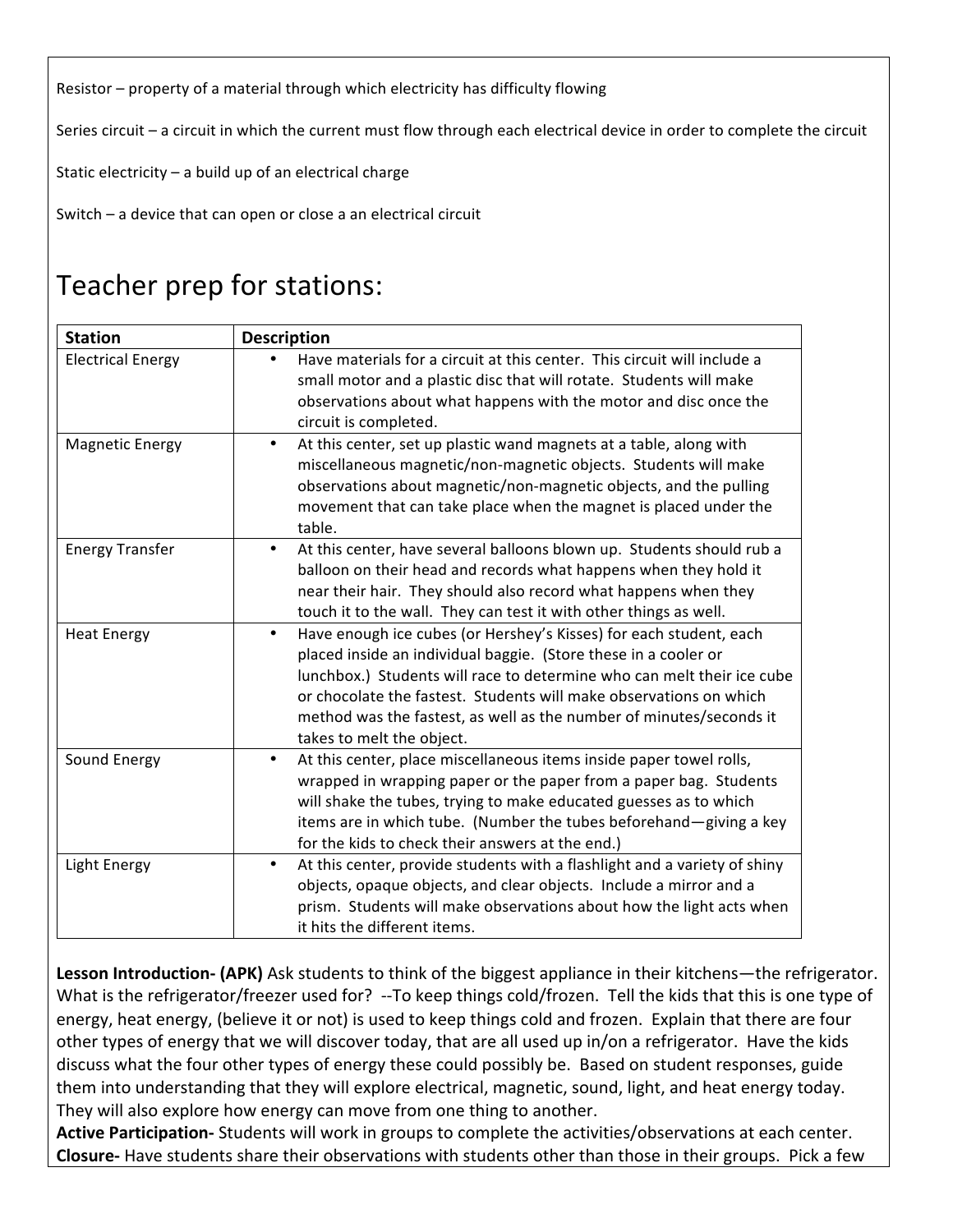items to review whole-class, such as what items were magnetic/non-magnetic, what the black and white object is at the electricity center, or even which items had certain reactions to light. End the lesson by having kids turn and talk to their shoulder partner about which type of energy they thought was most interesting, and they would like to research more about.

### \*Place the following questions at each station to guide the students in making their observations. \*You may need to alter these, based on the specific items you have on hand.

#### **Electricity Station:**

\*At this center, you will be making observations about what happens when a circuit is completed.

Step 1: Place the cell inside the cell holder.

Step 2: Attach the red wire to the Fahnestock clip.

Step 3: Place the green butterfly disc on the long silver post on the white and black object.

Step 4: Attach one end of the white wire to the other Fahnestock clip.

Step 5: Observe what happens.

- Write down what you observed happening once you completed the circuit.
- What do you think the white and black object is?
- Where else might you see the black and white object being used?

#### **Light Station:**

*Vocabulary to know and understand*: Reflecting means the light bounces off of an object. Light **absorption** means the light does not reflect off the object, it is almost as if the light is captured in the object. **Refraction** means that light goes through an object and spreads out on the other side.

\*At this center, you will be making observations about what happens when light is shined on different objects. 

Step 1: Turn on the flashlight. Shine the light on each object and make observations on whether the light *reflects, absorbs,* or *refracts* from the object.

Step 2: Make an H-chart. Fill in the chart with the names of the objects that reflected, absorbed, or **refracted light.**  $\overline{1}$ 

| <b>Reflected</b> | <b>Absorbed</b> | <b>Refracted</b> |
|------------------|-----------------|------------------|
|                  |                 |                  |
|                  |                 |                  |

Step 3: Think about your parents' car or truck. Discuss items on a car or truck that reflect, absorb, or refract light. At the very bottom of your chart, draw a horizontal line; list the items you discussed that are found on cars or trucks.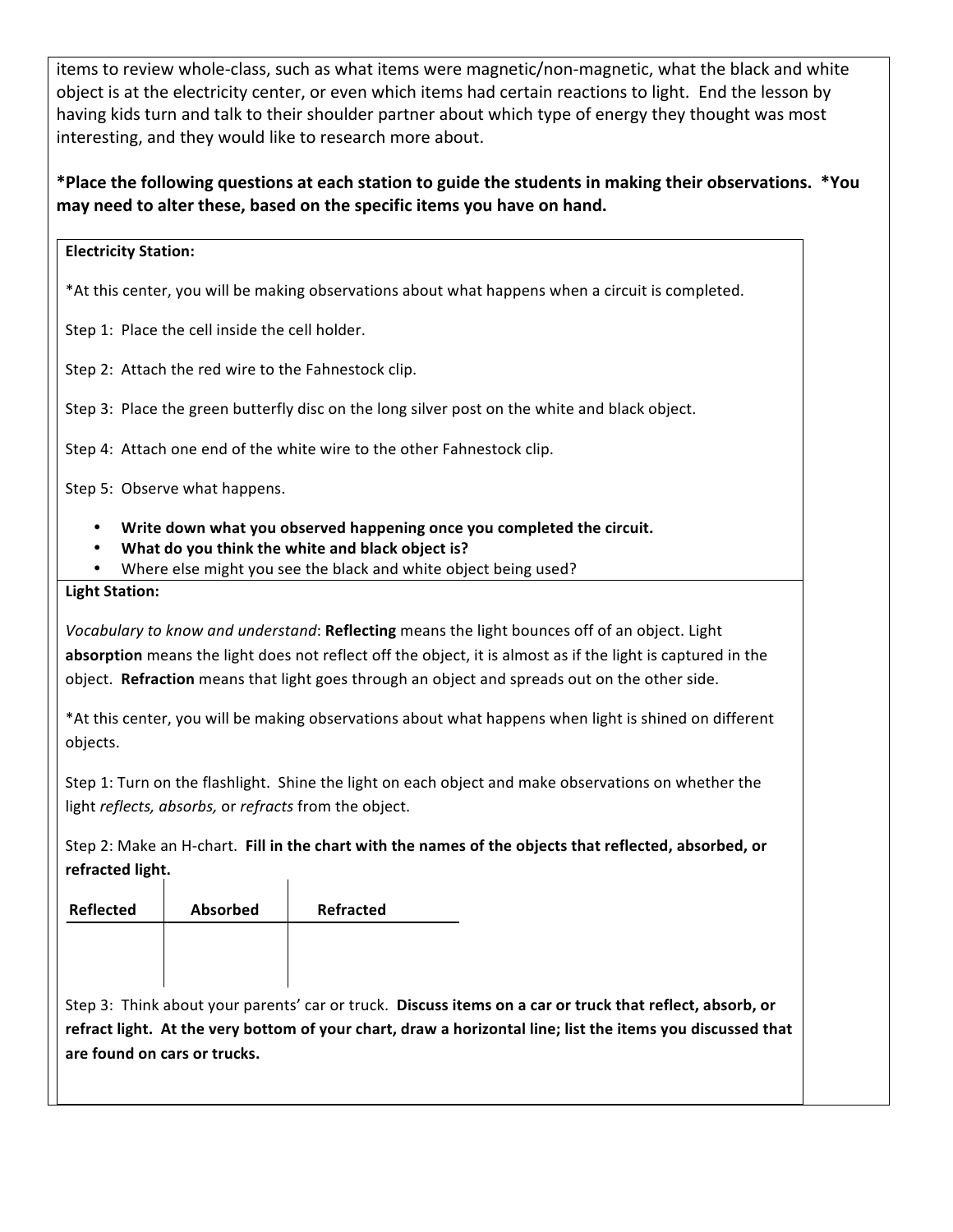#### **Sound Station:**

*Information to know and understand:* Sound is a form of energy. All sound is caused by vibrations.

\*At this center, you will be making observations about different sounds. You will try to guess which vibrations are coming from which objects inside the mystery tubes.

Step 1: Shake each mystery tube and try to figure out what is inside just by the vibrations you hear.

#### **Make a chart like this on your paper.**

| <b>Buttons</b> | Rocks | Toothpicks | Coins | Paper clips |
|----------------|-------|------------|-------|-------------|
|                |       |            |       |             |
|                |       |            |       |             |
|                |       |            |       |             |

Step 2: When do you think it would come in handy to recognize certain sounds? Discuss this, and write down what you discussed on your paper.

#### **Magnetism Station: 4.P.1**

\*At this center, you will be making observations about magnetic and non-magnetic items. (Items that are attracted to magnets and items that are not attracted to magnets.) You will also be making observations about what magnets can do from a distance.

#### Step 1: Make a T-chart. Label one side "magnetic." Label the other side "non-magnetic."

Step 2: Choose a magnet. Hold it by the handle.

Step 3: Pick an object to focus on first. Place the objects on top of the table

Step 4: Place magnet wand underneath the table. Move your wand around under the table.

Step 5: Observe the objects to see what happens. Write down what happens to the objects when you move your wand around.

Step 6: Each time you complete step 3-6, fill in the T-chart with the object name.

Step 7: Once all objects have been tested by each group member, discuss what all of the magnetic objects have in common.

#### **Extra Activities with 4P1 Magnets Interaction**

**http://www.learnnc.org/lp/pages/3895?ref=search**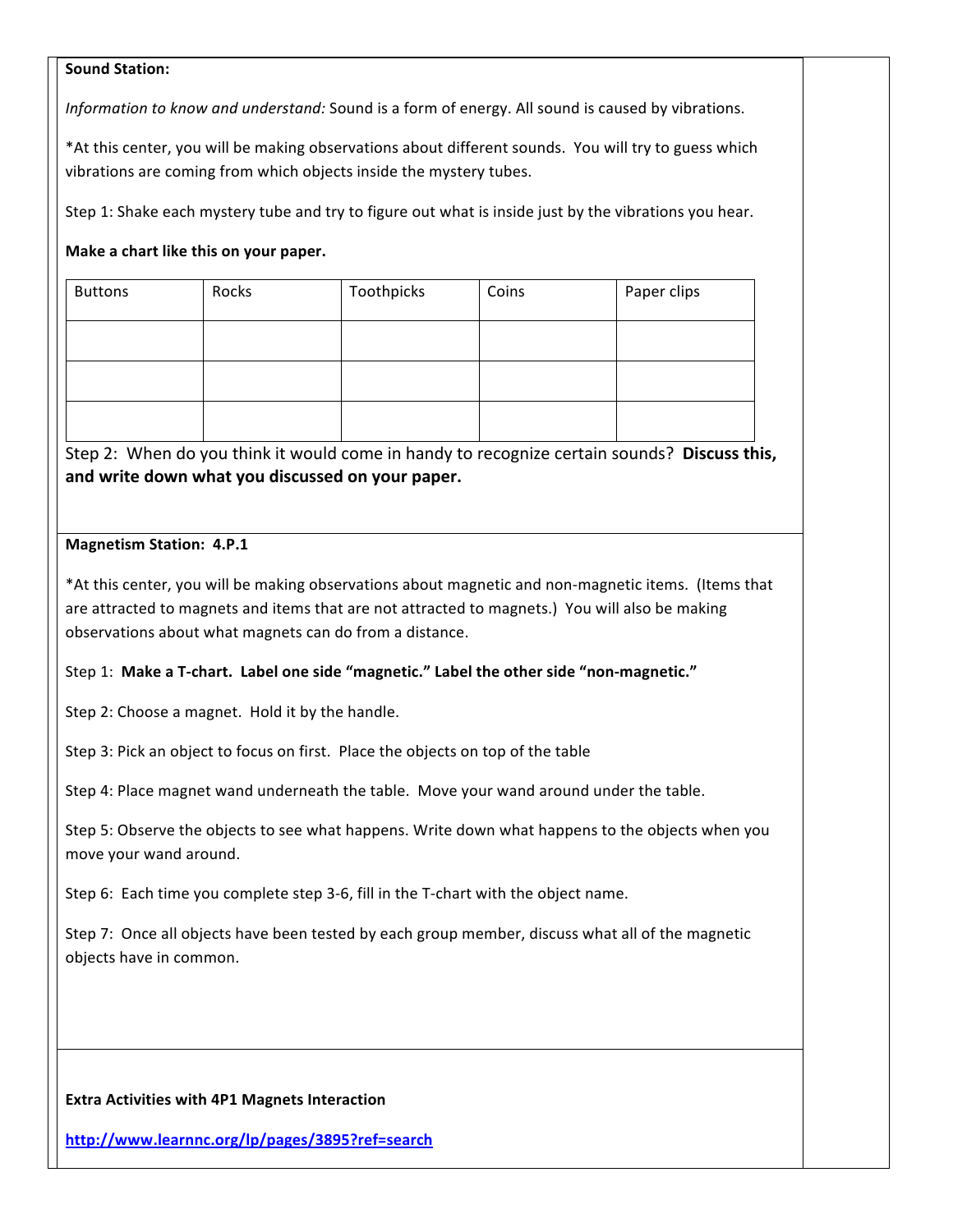Students will explore and experiment with a magnet's mysterious invisible strength by rotating **through five hands-on centers.**

**Format: lesson plan (grade 4 Science)** 

**Heat Station:** 

\*At this station, you will explore what heat is able to do.

\*Each person in the group will race against each other to see who can melt their ice cube first. You can try different methods like holding it in your hands, blowing on it, rubbing it in your hands, or whatever else you think might work! *Do not take your ice cube out of the bag. Keep it in the bag the entire time!* 

Step 1: Take a plastic bag out of the cooler.

Step 2: Race your group mates to see who can melt their ice cube first. \*Use the stop watch to time it!

Step 3: Write down what method(s) you used and if these methods worked or not. Write down what time it took to melt your ice cube.

Step 4: One the game is over, discuss different ways heat energy is used in your home. At the bottom of your booklet, list the ways heat energy is used in your home.

#### **Energy Transfer Station:**

\*At this station, you will explore how energy moves from one thing to another just by rubbing them against each other.

\*Each person in the group should pick up a balloon. Touch it to your head, but don't move it. Record **what happens.** Next, rub the balloon on your hair. (Do not pop the balloon!) **Record what happens to your hair.** Rub it on your hair again. Then, touch it to the wall. What happens?

This is called Static Electricity. The energy moves just by rubbing the balloon on your hair! Try rubbing and sticking the balloon on other objects, but be careful not to pop the balloon!

#### **LITERATURE CONNECTIONS:**

Additional Suggestions (Literature connections; online resources):

- 1. Teacher will show the video "Magnet Mania" to the students. Reminding them to think about the six basic signal words when you are writing a summary.
- 2. After the video, students will write a summary answering who, what, where, when, why, and how.
- 3. Students then pair up and read their summaries to each other.
- **1. Magnet Module Lesson- Magnet module questions- Vocabulary matching activity/magnet sort game**
- 2. Magnetism Book- This is on readingAtoZ.com Most schools have an account for this **website.**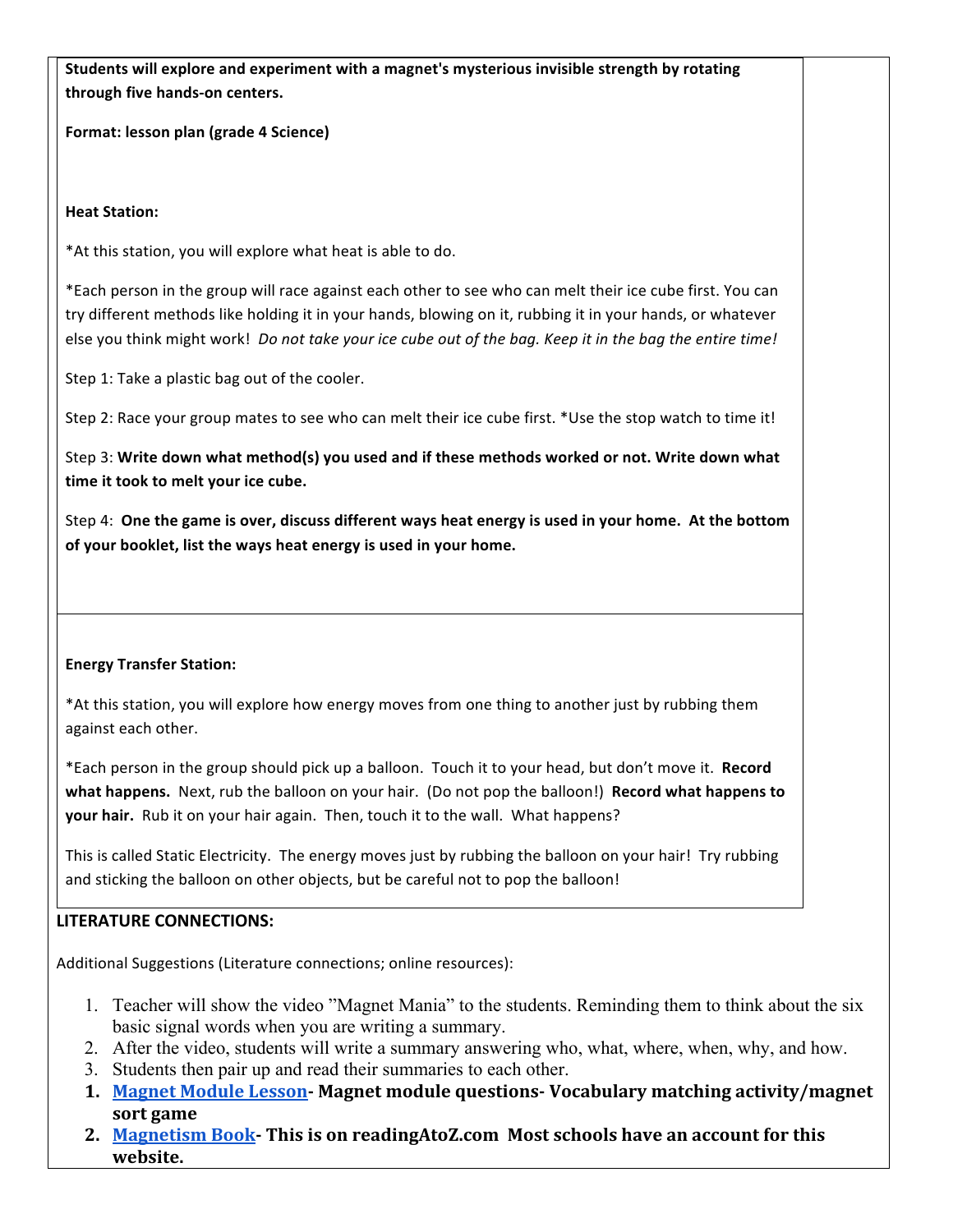- **3. Smart Exchange-electricity and magnetism**
- **4. Magnet Video- Magnet mania short video**
- **5. Review** and Assessment This is on teacherspayteacher.com You have to have an account **which is free to download the materials.**

## More Resources

- 1. North and South Poles Song- teaches students the poles of a magnet.
- 2. Magnet Poster- Shows magnets with opposite poles and same poles
- 3. Magnetism Word Search
- 4. Another Magnetism Word Search
- 5. Student Magnet Review Book
- 6. Magnet Centers

http://www.sciencekids.co.nz/experiments/staticelectricity.html --> extension activity for static electricity

http://www.ducksters.com/science/light.php --> explains things about light (including refraction through a prism)

http://www.eia.gov/KIDS/energy.cfm?page=about\_forms\_of\_energy-basics → This site would be good for an advanced student. It discusses heat (thermal), motion, electrical, and sound energy, as well as several other types that we did not explore in this activity.

http://www.livebinders.com/play/play?id=478141

#### http://www.livebinders.com/play/play?id=478141

In this set of experiments, students will investigate Mother Nature's most fun play things: magnets. Students will observe and demonstrate opposite poles: North/South. They will discover that magnets can "repel" or "attract" depending on which pole are facing each other. Students will observe through investigative activities how a natural force is created by two magnets and answer the question, "Can I block this force that is being created?" Students will use science journals to summarize, question for future investigations, and make predictions they hope to see answered in the future.

#### http://howthingsfly.si.edu/forces-flight/four-forces

Site from the Smithsonian Air and Space Museum where you will find interactive activities, students can submit their own questions and other "expert" students will answer them. Short videos to explain force and motion.

#### **Writing Connection:**

## **Creating Questions/Presentations**

- 1. Student groups will create their question.
- 2. Student groups will present their summary to the class.
- 3. The audience will write their answer to the posed questions from the presenting group.

## **Magnet Poles**

- 1. Teacher will split students up into groups
- 2. Each group will get a copy of the book Magnetism by Elizabeth Austin (Found on A to Z.)
- 3. Teacher will read aloud the book Magnetism by Elizabeth Austin (Found on A to Z.) while the student pairs are following along with their book.
- 4. Teacher will review how to create a summary using the 6 basic signal words.(Finding the who, what, when, where, why, and how.)
- 5. Teacher will pass out the 6 basic signal words graphic organizer for students to use when creating their summary.